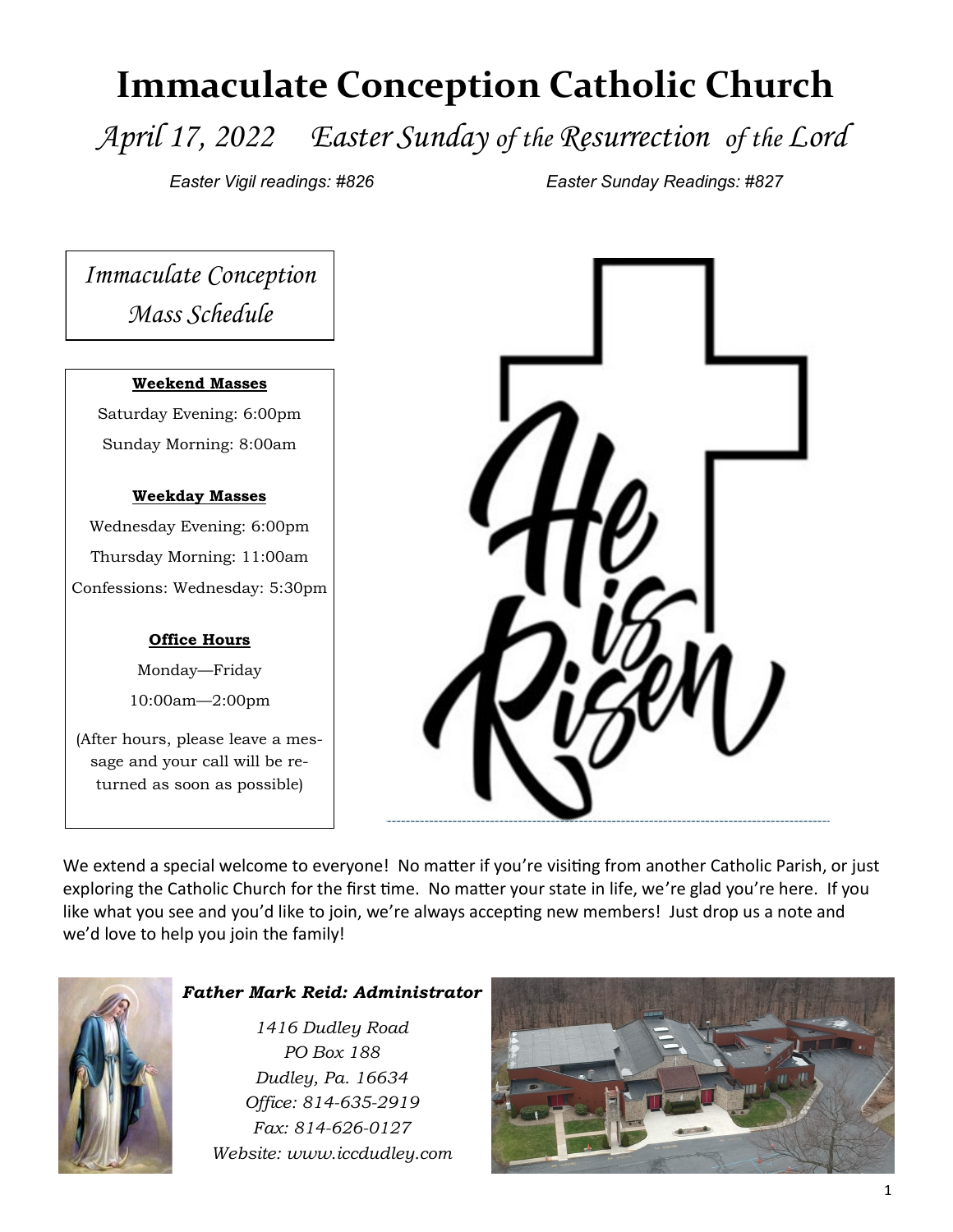### **Sacramental Information**

#### **Infant Baptism**

Call the Parish Office to schedule a preparation class and baptism. Please arrange with the pastor in advance to discuss prebaptism instructions. Those wishing to have their baby baptized must be practicing Catholics.

#### **Adult or Child Baptism, Confirmation, or Adults Considering Becoming Catholic**

Call the Church Office to learn more about the Rite of Christian Initiation for Adults (RCIA), or Rite of Christian Initiation for Children (RCIC).

#### **Weddings**

Weddings require a 9-month notice and preparation prior to the wedding.

#### **Sacrament of Anointing of the Sick**

Please let us know if someone is seriously ill.

To register, or for any questions, please call the Church office at (**814) 635-2919**

(If no answer, please leave a message and your call will be returned as soon as possible)



# *Mass Intentions*

#### **Weekend Masses: April 16 & 17**

- Sat 6:00pm For the People of our Parish
- Sun 8:00am For the People of our Parish

#### **Daily Masses: April 20 & 21**

Wed 6:00pm Betty Heaton Berzansky Family Req. by Mary Berzanski Thu 11:00am In memory of Ralph Laughlin req, by the Estate

#### **Weekend Masses: April 23 & 24**

|            | Sat 6:00pm + Carolyn & Tom Matthews (wedding anniversary) req. by<br>Cathi Kay & Brett Beatty & Family |
|------------|--------------------------------------------------------------------------------------------------------|
| Sun 8:00am | For the health of Mike Telemanik req. by Belinda Bones                                                 |

### *Liturgical Ministers*

|                           | Saturday, April 16   | Sunday, April 17 |               |
|---------------------------|----------------------|------------------|---------------|
| Lector                    | K. Querry/K. Lockard | Lector           | Rose Lynn     |
| E. Minister               | Kirby Lockard        | E. Minister      | Sandy Fink    |
| Usher                     | Volunteers           | Usher            | Volunteers    |
| <b>Saturday, April 23</b> |                      | Sunday, April 24 |               |
|                           |                      |                  |               |
| Lector                    | Jane Brown           | Lector           | Linda Clapper |
| E. Minister               | Jane Brown           | E. Minister      | Rose Lynn     |

**Financial Report** *(Fiscal year runs from July 1, 2021 to June 30, 2022)*

| <b>Monthly Operating Expenses</b>                           | \$6,500.00    |
|-------------------------------------------------------------|---------------|
| Checks: \$1,025.00, Cash in Env: \$236.00/Loose: \$172.00   | \$1,433.00    |
| Easter Flowers: \$40.00                                     | \$40.00       |
| Holy Thursday: \$10.00, Good Friday: \$10.00,               | \$20.00       |
| Total Collection: (April 9 & 10, 2022) (stays at ICC)       | \$1,493.00    |
| <b>Month-to-Date Total</b>                                  | \$3,887.00    |
| Greater/Less than Monthly Budget                            | \$2,613.00    |
| <b>Diocesan Collection:</b> (Catholic Home Missions Appeal) | \$10.00       |
| <b>Yearly Operating Expenses (\$6,500 x 12)</b>             | \$78,000.00   |
| Year-to-Date Total (Fiscal Year)                            | \$62,004.50   |
| Greater/Less than Yearly Budget                             | (\$15,995.50) |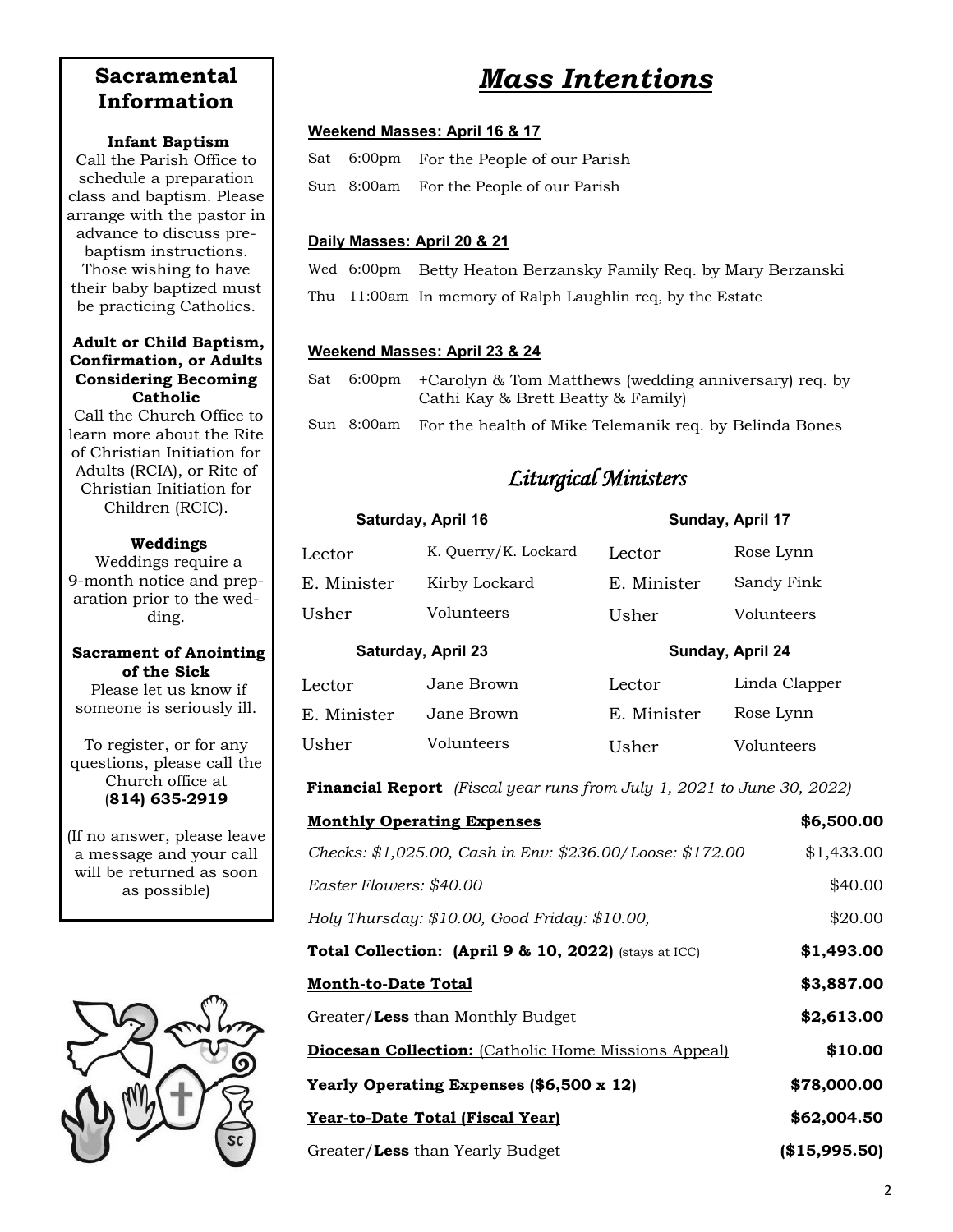#### **Families and the Gospel**

#### **Easter Sunday** *(April 17)*

#### *(John 20: 1-9)*

Millions of Christians around the world celebrate the Resurrection today. It all began simply on the first Easter with one person telling another: "Mary told Peter" and "they believed." Faith is passed one person to another; it is caught, not taught and parents are the most effective persons to pass faith to their children.

#### **An Easter Prayer**

Halleluia! Lord, Jesus, You have risen from the dead and are gloriously triumphant! Lord, I offer You profound thanksgiving that I may join in the celebration of Your Resurrection! I thank You for loving me so much that I have been invited to participate in the new life won by You. Dear Lord, the path to the Resurrection was one of exceptional pain and suffering. It required of You the total sacrifice of Your life. You held nothing back but poured out Your life to the last drop of blood.

Risen Lord, the joyful message is that suffering and death were not the end. You rose triumphantly in a new and glorified body, opening the door for all who believe in You to do the same. Draw me in, dear Lord, to Your suffering and death so that I may also be drawn into the glory of Your Resurrection. Give me the courage You had as You endured so much. Help me to face the crosses in my life with Your strength. As I do, fill me with hope as I anticipate the new life You will bring from all sufferings united to You.

Halleluia! Lord, Jesus, You have risen from the dead and are gloriously triumphant!

Halleluia! All glory and praise to You, dear Lord, for Your Resurrection!

Halleluia! May the glory of Your Resurrection be loved, embraced and proclaimed until the end of time and forever more!

*...My Catholic Life*



#### **Praying for our Military**

Remember to pray for the protection of our armed forces as they serve our country at home and around the world right now. If you have a family member serving in the military, let us know. We would like to mention and honor them by name.

## Welcome "Home" Father Marino!

We are pleased to have Father Marino back at Immaculate Conception Church this week as he shares in the Holy Celebration of Easter with Father Mark.

#### **300 Club**

The winner of this week's 300 Club Gary McCavitt of Wood. The ticket was sold by Jane Brown

#### **Divine Mercy Novena**

We will continue praying the Divine Mercy Novena through April 23. The schedule is listed below.

| Friday    | April 15 | 11:15am   |
|-----------|----------|-----------|
| Saturday  | April 16 | $7:45$ pm |
| Sunday    | April 17 | 9:00am    |
| Monday    | April 18 | 9:00am    |
| Tuesday   | April 19 | 9:00am    |
| Wednesday | April 20 | 9:00am    |
| Thursday  | April 21 | 10:15am   |
| Friday    | April 22 | 9:00am    |
| Saturday  | April 23 | $5:15$ pm |

#### *Prayers for our Homebound members*

Let us say a prayer for our Catholic members who are homebound and unable to attend church. If you know of someone that should be added to our prayer list, please call the church office at 635-2919.

| Omer Black        | Lora Bridestine |
|-------------------|-----------------|
| Mary Lynn Dickson | Nancy Detwiler  |
| Iola Cimbalista   | Dora Mellot     |
| Elaine Rheem      | Donna Hess      |

#### **Parish Council Members**

| Father Mark Reid (Admin) | Cyndy Maletta (DRE) |
|--------------------------|---------------------|
| Kelly Querry (Chair)     | Cathie Maslanik     |
| Elaine Meck (Secretery)  | Jane Brown          |
| Belinda Bones            | Linda Crocker       |